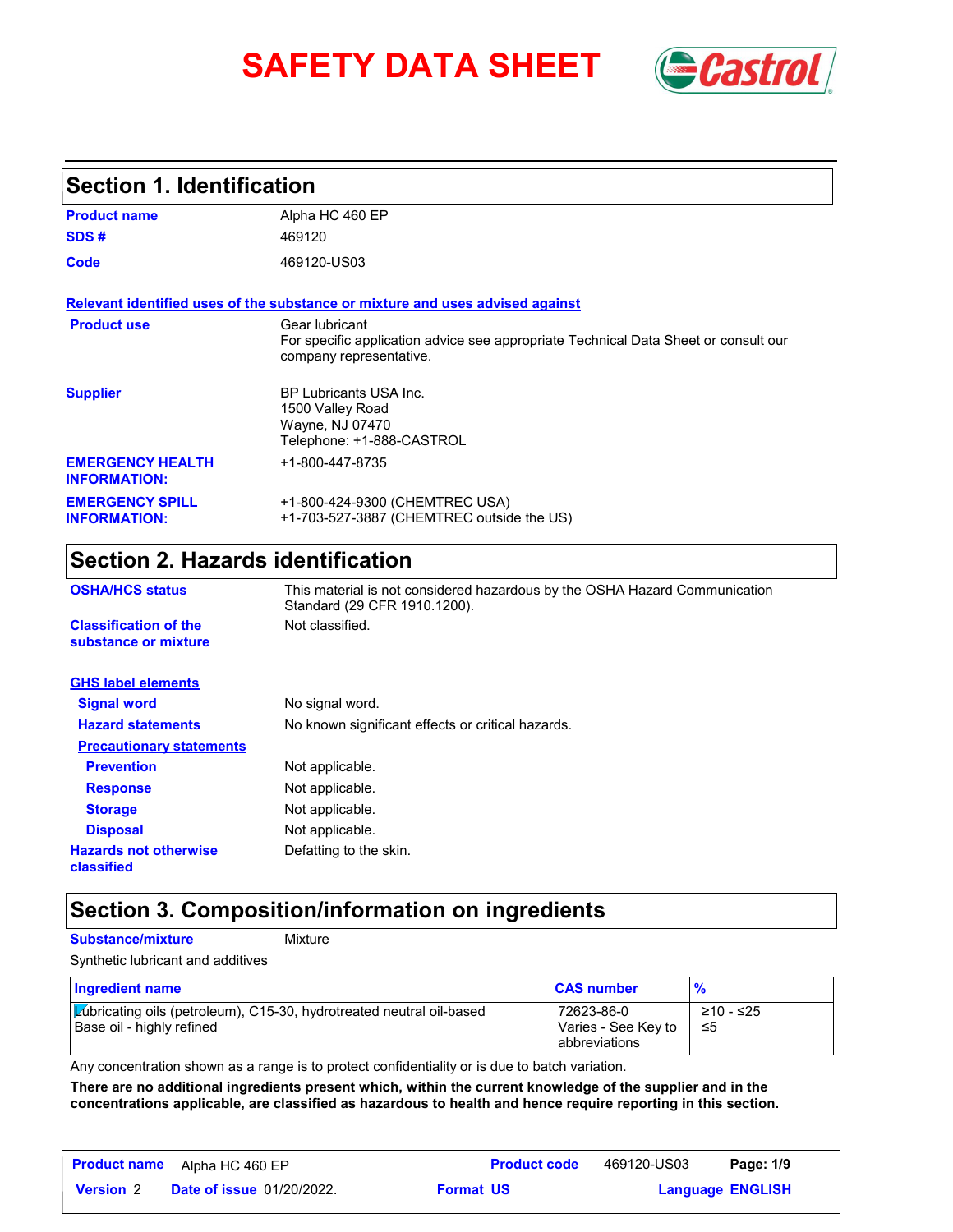### **Section 3. Composition/information on ingredients**

**Occupational exposure limits, if available, are listed in Section 8.**

### **Section 4. First aid measures**

#### **Description of necessary first aid measures**

| <b>Eve contact</b>                | In case of contact, immediately flush eyes with plenty of water for at least 15 minutes.<br>Eyelids should be held away from the eyeball to ensure thorough rinsing. Check for and<br>remove any contact lenses. Get medical attention. |
|-----------------------------------|-----------------------------------------------------------------------------------------------------------------------------------------------------------------------------------------------------------------------------------------|
| <b>Skin contact</b>               | Wash skin thoroughly with soap and water or use recognized skin cleanser. Remove<br>contaminated clothing and shoes. Wash clothing before reuse. Clean shoes thoroughly<br>before reuse. Get medical attention if symptoms occur.       |
| <b>Inhalation</b>                 | If inhaled, remove to fresh air. Get medical attention if symptoms occur.                                                                                                                                                               |
| <b>Ingestion</b>                  | Do not induce vomiting unless directed to do so by medical personnel. Get medical<br>attention if symptoms occur.                                                                                                                       |
| <b>Protection of first-aiders</b> | No action shall be taken involving any personal risk or without suitable training.                                                                                                                                                      |

#### **Most important symptoms/effects, acute and delayed**

**See Section 11 for more detailed information on health effects and symptoms.**

#### **Indication of immediate medical attention and special treatment needed, if necessary**

| <b>Notes to physician</b>  | Treatment should in general be symptomatic and directed to relieving any effects. |
|----------------------------|-----------------------------------------------------------------------------------|
| <b>Specific treatments</b> | No specific treatment.                                                            |

### **Section 5. Fire-fighting measures**

| <b>Extinguishing media</b>                               |                                                                                                                                                                                                                                                                                                                                                                                                                                                                                                                                     |
|----------------------------------------------------------|-------------------------------------------------------------------------------------------------------------------------------------------------------------------------------------------------------------------------------------------------------------------------------------------------------------------------------------------------------------------------------------------------------------------------------------------------------------------------------------------------------------------------------------|
| <b>Suitable extinguishing</b><br>media                   | In case of fire, use foam, dry chemical or carbon dioxide extinguisher or spray.                                                                                                                                                                                                                                                                                                                                                                                                                                                    |
| Unsuitable extinguishing<br>media                        | Do not use water jet.                                                                                                                                                                                                                                                                                                                                                                                                                                                                                                               |
| <b>Specific hazards arising</b><br>from the chemical     | Swarf fires - Neat metal working oils may fume, thermally decompose or ignite if they<br>come into contact with red hot swarf. To minimise the generation of red hot swarf ensure<br>that a sufficient flow of oil is correctly directed to the cutting edge of the tool to flood it<br>throughout cutting operations. As an additional precaution swarf should be regularly<br>cleared from the immediate area to prevent the risk of fire. In a fire or if heated, a<br>pressure increase will occur and the container may burst. |
| <b>Hazardous combustion</b><br>products                  | Combustion products may include the following:<br>carbon oxides (CO, CO <sub>2</sub> ) (carbon monoxide, carbon dioxide)                                                                                                                                                                                                                                                                                                                                                                                                            |
| <b>Special protective actions</b><br>for fire-fighters   | No action shall be taken involving any personal risk or without suitable training. Promptly<br>isolate the scene by removing all persons from the vicinity of the incident if there is a fire.                                                                                                                                                                                                                                                                                                                                      |
| <b>Special protective</b><br>equipment for fire-fighters | Fire-fighters should wear positive pressure self-contained breathing apparatus (SCBA)<br>and full turnout gear.                                                                                                                                                                                                                                                                                                                                                                                                                     |

### **Section 6. Accidental release measures**

|                                | <b>Personal precautions, protective equipment and emergency procedures</b>                                                                                                                                                                                                                                                            |
|--------------------------------|---------------------------------------------------------------------------------------------------------------------------------------------------------------------------------------------------------------------------------------------------------------------------------------------------------------------------------------|
| For non-emergency<br>personnel | No action shall be taken involving any personal risk or without suitable training.<br>Evacuate surrounding areas. Keep unnecessary and unprotected personnel from<br>entering. Do not touch or walk through spilled material. Put on appropriate personal<br>protective equipment. Floors may be slippery; use care to avoid falling. |
| For emergency responders       | If specialized clothing is required to deal with the spillage, take note of any information in<br>Section 8 on suitable and unsuitable materials. See also the information in "For non-<br>emergency personnel".                                                                                                                      |

| <b>Product name</b> | Alpha HC 460 EP                  |                  | <b>Product code</b> | 469120-US03 | Page: 2/9               |  |
|---------------------|----------------------------------|------------------|---------------------|-------------|-------------------------|--|
| <b>Version 2</b>    | <b>Date of issue 01/20/2022.</b> | <b>Format US</b> |                     |             | <b>Language ENGLISH</b> |  |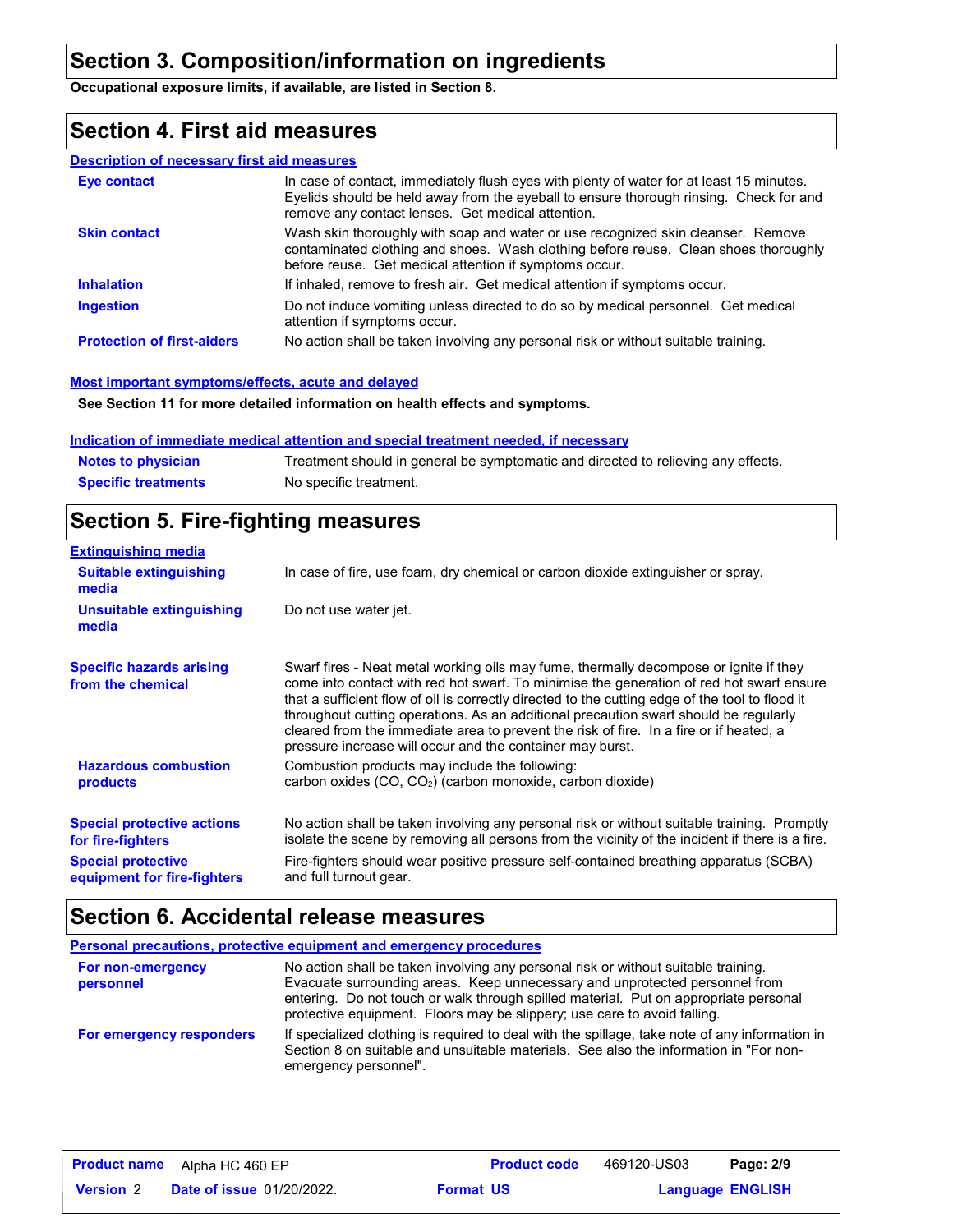### **Section 6. Accidental release measures**

| <b>Environmental precautions</b>                      | Avoid dispersal of spilled material and runoff and contact with soil, waterways, drains<br>and sewers. Inform the relevant authorities if the product has caused environmental<br>pollution (sewers, waterways, soil or air).                                                                                                                                                                      |
|-------------------------------------------------------|----------------------------------------------------------------------------------------------------------------------------------------------------------------------------------------------------------------------------------------------------------------------------------------------------------------------------------------------------------------------------------------------------|
| Methods and materials for containment and cleaning up |                                                                                                                                                                                                                                                                                                                                                                                                    |
| <b>Small spill</b>                                    | Stop leak if without risk. Move containers from spill area. Absorb with an inert material<br>and place in an appropriate waste disposal container. Dispose of via a licensed waste<br>disposal contractor.                                                                                                                                                                                         |
| Large spill                                           | Stop leak if without risk. Move containers from spill area. Prevent entry into sewers,<br>water courses, basements or confined areas. Contain and collect spillage with non-<br>combustible, absorbent material e.g. sand, earth, vermiculite or diatomaceous earth and<br>place in container for disposal according to local regulations. Dispose of via a licensed<br>waste disposal contractor. |

## **Section 7. Handling and storage**

| <b>Precautions for safe handling</b>                                             |                                                                                                                                                                                                                                                                                                                                                                                                                                                                                                                                                                                                                                                                                                                                                                                                          |
|----------------------------------------------------------------------------------|----------------------------------------------------------------------------------------------------------------------------------------------------------------------------------------------------------------------------------------------------------------------------------------------------------------------------------------------------------------------------------------------------------------------------------------------------------------------------------------------------------------------------------------------------------------------------------------------------------------------------------------------------------------------------------------------------------------------------------------------------------------------------------------------------------|
| <b>Protective measures</b>                                                       | Put on appropriate personal protective equipment (see Section 8). Concentrations of<br>mist, fumes and vapors in enclosed spaces may result in the formation of explosive<br>atmospheres. Excessive splashing, agitation or heating must be avoided. During metal<br>working, solid particles from workpieces or tools will contaminate the fluid and may<br>cause abrasions of the skin. Where such abrasions result in a penetration of the skin,<br>first aid treatment should be applied as soon as reasonably possible. The presence of<br>certain metals in the workpiece or tool, such as chromium, cobalt and nickel, can<br>contaminate the metalworking fluid, as can bacteria, and as a result may induce allergic<br>and other skin reactions, especially if personal hygiene is inadequate. |
| <b>Advice on general</b><br>occupational hygiene                                 | Eating, drinking and smoking should be prohibited in areas where this material is<br>handled, stored and processed. Wash thoroughly after handling. Remove contaminated<br>clothing and protective equipment before entering eating areas. See also Section 8 for<br>additional information on hygiene measures.                                                                                                                                                                                                                                                                                                                                                                                                                                                                                         |
| <b>Conditions for safe storage,</b><br>including any<br><i>incompatibilities</i> | Store in accordance with local regulations. Store in original container protected from<br>direct sunlight in a dry, cool and well-ventilated area, away from incompatible materials<br>(see Section 10) and food and drink. Keep container tightly closed and sealed until<br>ready for use. Store and use only in equipment/containers designed for use with this<br>product. Containers that have been opened must be carefully resealed and kept upright<br>to prevent leakage. Do not store in unlabeled containers. Use appropriate containment<br>to avoid environmental contamination.                                                                                                                                                                                                            |
| <b>Not suitable</b>                                                              | Prolonged exposure to elevated temperature                                                                                                                                                                                                                                                                                                                                                                                                                                                                                                                                                                                                                                                                                                                                                               |

### **Section 8. Exposure controls/personal protection**

#### **Control parameters**

#### **Occupational exposure limits**

Lubricating oils (petroleum), C15-30, hydrotreated neutral oil-based **ACGIH TLV (United States).**

TWA: 5 mg/m<sup>3</sup> 8 hours. Issued/Revised: 11/2009 Form: Inhalable fraction **OSHA PEL (United States).**

TWA: 5 mg/m<sup>3</sup> 8 hours. Issued/Revised: 6/1993

#### Base oil - highly refined **ACGIH TLV (United States). ACGIH TLV (United States).**

TWA: 5 mg/m<sup>3</sup> 8 hours. Issued/Revised: 11/2009 Form: Inhalable fraction **OSHA PEL (United States).**

TWA: 5 mg/m<sup>3</sup> 8 hours. Issued/Revised: 6/1993

469120-US03 Page: 3/9

```
Language ENGLISH
```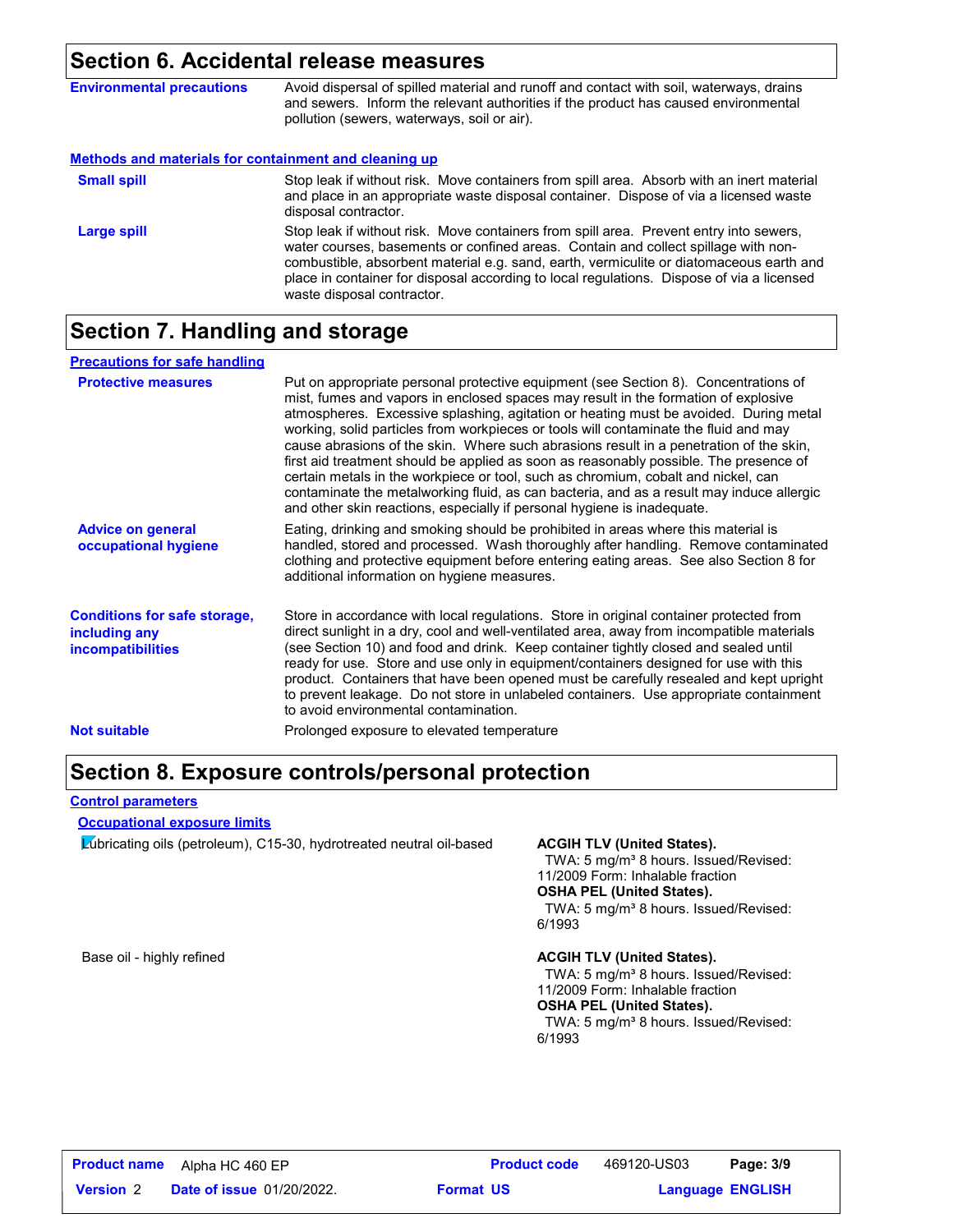# **Section 8. Exposure controls/personal protection**

| <b>Appropriate engineering</b><br>controls | All activities involving chemicals should be assessed for their risks to health, to ensure<br>exposures are adequately controlled. Personal protective equipment should only be<br>considered after other forms of control measures (e.g. engineering controls) have been<br>suitably evaluated. Personal protective equipment should conform to appropriate<br>standards, be suitable for use, be kept in good condition and properly maintained.<br>Your supplier of personal protective equipment should be consulted for advice on<br>selection and appropriate standards. For further information contact your national<br>organisation for standards.<br>Provide exhaust ventilation or other engineering controls to keep the relevant airborne<br>concentrations below their respective occupational exposure limits.<br>The final choice of protective equipment will depend upon a risk assessment. It is<br>important to ensure that all items of personal protective equipment are compatible.                                                                                                                                                                          |
|--------------------------------------------|-------------------------------------------------------------------------------------------------------------------------------------------------------------------------------------------------------------------------------------------------------------------------------------------------------------------------------------------------------------------------------------------------------------------------------------------------------------------------------------------------------------------------------------------------------------------------------------------------------------------------------------------------------------------------------------------------------------------------------------------------------------------------------------------------------------------------------------------------------------------------------------------------------------------------------------------------------------------------------------------------------------------------------------------------------------------------------------------------------------------------------------------------------------------------------------|
| <b>Environmental exposure</b><br>controls  | Emissions from ventilation or work process equipment should be checked to ensure they<br>comply with the requirements of environmental protection legislation. In some cases,<br>fume scrubbers, filters or engineering modifications to the process equipment will be<br>necessary to reduce emissions to acceptable levels.                                                                                                                                                                                                                                                                                                                                                                                                                                                                                                                                                                                                                                                                                                                                                                                                                                                       |
| <b>Individual protection measures</b>      |                                                                                                                                                                                                                                                                                                                                                                                                                                                                                                                                                                                                                                                                                                                                                                                                                                                                                                                                                                                                                                                                                                                                                                                     |
| <b>Hygiene measures</b>                    | Wash hands, forearms and face thoroughly after handling chemical products, before<br>eating, smoking and using the lavatory and at the end of the working period.<br>Appropriate techniques should be used to remove potentially contaminated clothing.<br>Wash contaminated clothing before reusing. Ensure that eyewash stations and safety<br>showers are close to the workstation location.                                                                                                                                                                                                                                                                                                                                                                                                                                                                                                                                                                                                                                                                                                                                                                                     |
| <b>Eye/face protection</b>                 | Safety glasses with side shields.                                                                                                                                                                                                                                                                                                                                                                                                                                                                                                                                                                                                                                                                                                                                                                                                                                                                                                                                                                                                                                                                                                                                                   |
| <b>Skin protection</b>                     |                                                                                                                                                                                                                                                                                                                                                                                                                                                                                                                                                                                                                                                                                                                                                                                                                                                                                                                                                                                                                                                                                                                                                                                     |
| <b>Hand protection</b>                     | Wear protective gloves if prolonged or repeated contact is likely. Wear chemical<br>resistant gloves. Recommended: Nitrile gloves. The correct choice of protective gloves<br>depends upon the chemicals being handled, the conditions of work and use, and the<br>condition of the gloves (even the best chemically resistant glove will break down after<br>repeated chemical exposures). Most gloves provide only a short time of protection<br>before they must be discarded and replaced. Because specific work environments and<br>material handling practices vary, safety procedures should be developed for each<br>intended application. Gloves should therefore be chosen in consultation with the supplier/<br>manufacturer and with a full assessment of the working conditions.                                                                                                                                                                                                                                                                                                                                                                                       |
| <b>Body protection</b>                     | Use of protective clothing is good industrial practice.<br>Personal protective equipment for the body should be selected based on the task being<br>performed and the risks involved and should be approved by a specialist before handling<br>this product.<br>Cotton or polyester/cotton overalls will only provide protection against light superficial<br>contamination that will not soak through to the skin. Overalls should be laundered on a<br>regular basis. When the risk of skin exposure is high (e.g. when cleaning up spillages or<br>if there is a risk of splashing) then chemical resistant aprons and/or impervious chemical<br>suits and boots will be required.                                                                                                                                                                                                                                                                                                                                                                                                                                                                                               |
| <b>Other skin protection</b>               | Appropriate footwear and any additional skin protection measures should be selected<br>based on the task being performed and the risks involved and should be approved by a<br>specialist before handling this product.                                                                                                                                                                                                                                                                                                                                                                                                                                                                                                                                                                                                                                                                                                                                                                                                                                                                                                                                                             |
| <b>Respiratory protection</b>              | In case of insufficient ventilation, wear suitable respiratory equipment.<br>For protection against metal working fluids, respiratory protection that is classified as<br>"resistant to oil" (class R) or oil proof (class P) should be selected where appropriate.<br>Depending on the level of airborne contaminants, an air-purifying, half-mask respirator<br>(with HEPA filter) including disposable (P- or R-series) (for oil mists less than 50mg/m3),<br>or any powered, air-purifying respirator equipped with hood or helmet and HEPA filter<br>(for oil mists less than 125 mg/m3).<br>Where organic vapours are a potential hazard during metalworking operations, a<br>combination particulate and organic vapour filter may be necessary.<br>The correct choice of respiratory protection depends upon the chemicals being handled,<br>the conditions of work and use, and the condition of the respiratory equipment. Safety<br>procedures should be developed for each intended application. Respiratory protection<br>equipment should therefore be chosen in consultation with the supplier/manufacturer<br>and with a full assessment of the working conditions. |

| <b>Product name</b> | Alpha HC 460 EP                  |                  | <b>Product code</b> | 469120-US03             | Page: 4/9 |  |
|---------------------|----------------------------------|------------------|---------------------|-------------------------|-----------|--|
| <b>Version 2</b>    | <b>Date of issue 01/20/2022.</b> | <b>Format US</b> |                     | <b>Language ENGLISH</b> |           |  |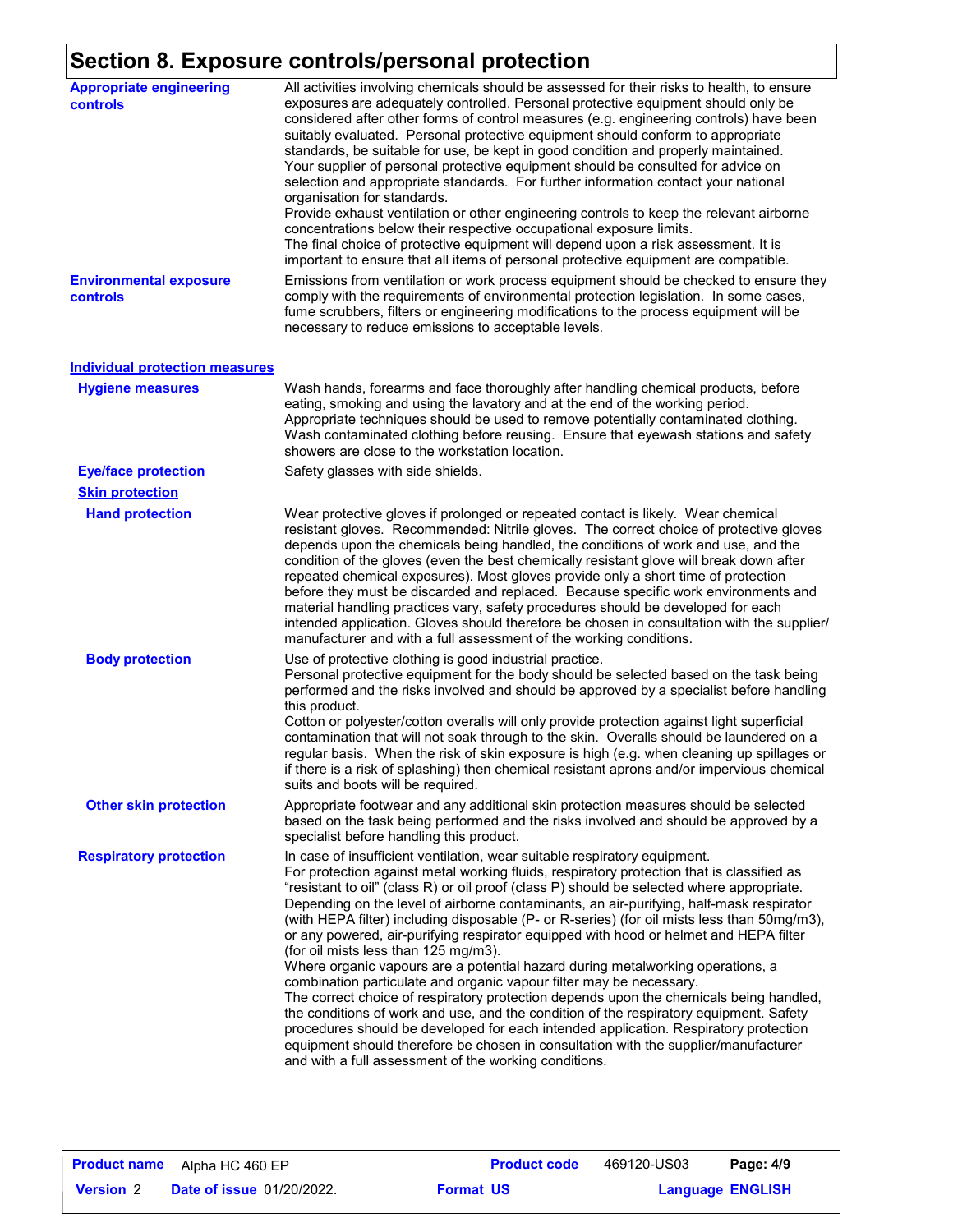### **Section 9. Physical and chemical properties**

The conditions of measurement of all properties are at standard temperature and pressure unless otherwise indicated.

#### **Appearance**

| <b>Physical state</b>                                             | Liquid.                    |
|-------------------------------------------------------------------|----------------------------|
| Color                                                             | Brown.                     |
| Odor                                                              | Not available.             |
| <b>Odor threshold</b>                                             | Not available.             |
| рH                                                                | Not applicable.            |
| <b>Melting point/freezing point</b>                               | Not available.             |
| <b>Boiling point, initial boiling</b><br>point, and boiling range | Not available.             |
| <b>Flash point</b><br><b>Pour point</b>                           | Open cup: >165°C<br>-37 °C |
| <b>Evaporation rate</b>                                           | Not available.             |
| <b>Flammability</b>                                               | Not applicable. Ba         |
| <b>Lower and upper explosion</b><br>limit/flammability limit      | Not available.             |
| <b><i>Manor processo</i></b>                                      |                            |

le. ble. Based on - Physical state **Flash point** Open cup: >165°C (>329°F) [Cleveland]

| Vapor pressure                                    |                                                                                                                                   | Vapor Pressure at 20°C |         |                    | Vapor pressure at 50°C |     |               |
|---------------------------------------------------|-----------------------------------------------------------------------------------------------------------------------------------|------------------------|---------|--------------------|------------------------|-----|---------------|
|                                                   | <b>Ingredient name</b>                                                                                                            | $mm$ Hg $ $            | kPa     | <b>Method</b>      | mm<br>Hg               | kPa | <b>Method</b> |
|                                                   | Lubricating oils<br>(petroleum), C20-50,<br>hydrotreated neutral oil-<br>based                                                    | < 0.08                 | < 0.011 | <b>ASTM D 5191</b> |                        |     |               |
|                                                   | Lubricating oils<br>(petroleum), C15-30,<br>hydrotreated neutral oil-<br>based                                                    | < 0.08                 | < 0.011 | <b>ASTM D 5191</b> |                        |     |               |
| <b>Relative vapor density</b>                     | Not available.                                                                                                                    |                        |         |                    |                        |     |               |
| <b>Density</b>                                    | $\leq$ 1000 kg/m <sup>3</sup> (<1 g/cm <sup>3</sup> ) at 15 <sup>°</sup> C                                                        |                        |         |                    |                        |     |               |
| <b>Solubility</b>                                 | insoluble in water.                                                                                                               |                        |         |                    |                        |     |               |
| <b>Partition coefficient: n-</b><br>octanol/water | Not applicable.                                                                                                                   |                        |         |                    |                        |     |               |
| <b>Auto-ignition temperature</b>                  | Not available.                                                                                                                    |                        |         |                    |                        |     |               |
| <b>Decomposition temperature</b>                  | Not available.                                                                                                                    |                        |         |                    |                        |     |               |
| Viscosity                                         | Kinematic: 452 mm <sup>2</sup> /s (452 cSt) at 40 $^{\circ}$ C<br>Kinematic: 39 to 43 mm <sup>2</sup> /s (39 to 43 cSt) at 100 °C |                        |         |                    |                        |     |               |
| <b>Particle characteristics</b>                   |                                                                                                                                   |                        |         |                    |                        |     |               |
| <b>Median particle size</b>                       | Not applicable.                                                                                                                   |                        |         |                    |                        |     |               |

## **Section 10. Stability and reactivity**

| <b>Reactivity</b>                            | No specific test data available for this product. Refer to Conditions to avoid and<br>Incompatible materials for additional information.                                |
|----------------------------------------------|-------------------------------------------------------------------------------------------------------------------------------------------------------------------------|
| <b>Chemical stability</b>                    | The product is stable.                                                                                                                                                  |
| <b>Possibility of hazardous</b><br>reactions | Under normal conditions of storage and use, hazardous reactions will not occur.<br>Under normal conditions of storage and use, hazardous polymerization will not occur. |
| <b>Conditions to avoid</b>                   | Avoid all possible sources of ignition (spark or flame).                                                                                                                |
| Incompatible materials                       | Reactive or incompatible with the following materials: oxidizing materials.                                                                                             |

| <b>Product name</b> | Alpha HC 460 EP                  |                  | <b>Product code</b> | 469120-US03             | Page: 5/9 |  |
|---------------------|----------------------------------|------------------|---------------------|-------------------------|-----------|--|
| <b>Version</b> 2    | <b>Date of issue 01/20/2022.</b> | <b>Format US</b> |                     | <b>Language ENGLISH</b> |           |  |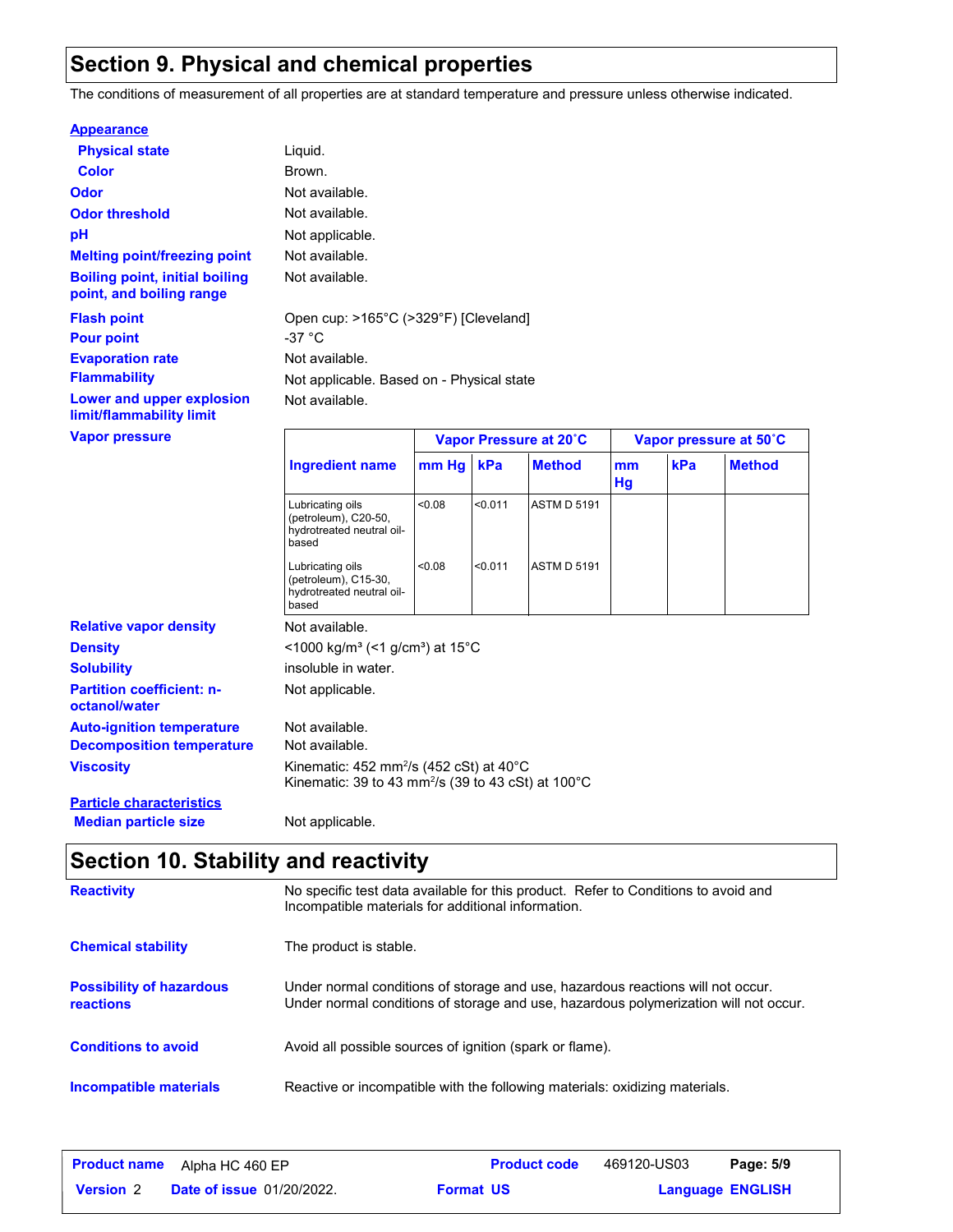### **Section 10. Stability and reactivity**

**Hazardous decomposition products**

Under normal conditions of storage and use, hazardous decomposition products should not be produced.

### **Section 11. Toxicological information**

### **Information on toxicological effects**

| <b>Name</b>                                                         |                                                                                                 | <b>Result</b>                                                                        |  |
|---------------------------------------------------------------------|-------------------------------------------------------------------------------------------------|--------------------------------------------------------------------------------------|--|
| Base oil - highly refined                                           | Lubricating oils (petroleum), C15-30, hydrotreated neutral oil-based                            | <b>ASPIRATION HAZARD - Category 1</b><br><b>ASPIRATION HAZARD - Category 1</b>       |  |
| Information on the likely<br>routes of exposure                     | Routes of entry anticipated: Dermal, Inhalation.                                                |                                                                                      |  |
| <b>Potential acute health effects</b>                               |                                                                                                 |                                                                                      |  |
| <b>Eye contact</b>                                                  | No known significant effects or critical hazards.                                               |                                                                                      |  |
| <b>Skin contact</b>                                                 | No known significant effects or critical hazards.                                               |                                                                                      |  |
| <b>Inhalation</b>                                                   | pressure.                                                                                       | Vapor inhalation under ambient conditions is not normally a problem due to low vapor |  |
| <b>Ingestion</b>                                                    | No known significant effects or critical hazards.                                               |                                                                                      |  |
|                                                                     | <u>Symptoms related to the physical, chemical and toxicological characteristics</u>             |                                                                                      |  |
| <b>Eye contact</b>                                                  | No specific data.                                                                               |                                                                                      |  |
| <b>Skin contact</b>                                                 | Adverse symptoms may include the following:<br>irritation<br>dryness<br>cracking                |                                                                                      |  |
| <b>Inhalation</b>                                                   | No specific data.                                                                               |                                                                                      |  |
| <b>Ingestion</b>                                                    | No specific data.                                                                               |                                                                                      |  |
|                                                                     |                                                                                                 |                                                                                      |  |
|                                                                     |                                                                                                 |                                                                                      |  |
|                                                                     | <u>Delayed and immediate effects and also chronic effects from short and long term exposure</u> |                                                                                      |  |
| <b>Short term exposure</b><br><b>Potential immediate</b><br>effects | Not available.                                                                                  |                                                                                      |  |
| <b>Potential delayed effects</b>                                    | Not available.                                                                                  |                                                                                      |  |
| Long term exposure                                                  |                                                                                                 |                                                                                      |  |
| <b>Potential immediate</b><br>effects                               | Not available.                                                                                  |                                                                                      |  |
| <b>Potential delayed effects</b>                                    | Not available.                                                                                  |                                                                                      |  |
| <b>Potential chronic health effects</b>                             |                                                                                                 |                                                                                      |  |
| General                                                             | No known significant effects or critical hazards.                                               |                                                                                      |  |
| <b>Carcinogenicity</b>                                              | No known significant effects or critical hazards.                                               |                                                                                      |  |
| <b>Mutagenicity</b>                                                 | No known significant effects or critical hazards.                                               |                                                                                      |  |
| <b>Teratogenicity</b>                                               | No known significant effects or critical hazards.                                               |                                                                                      |  |
| <b>Developmental effects</b>                                        | No known significant effects or critical hazards.                                               |                                                                                      |  |

### **Numerical measures of toxicity**

Not available. **Acute toxicity estimates**

**Format US**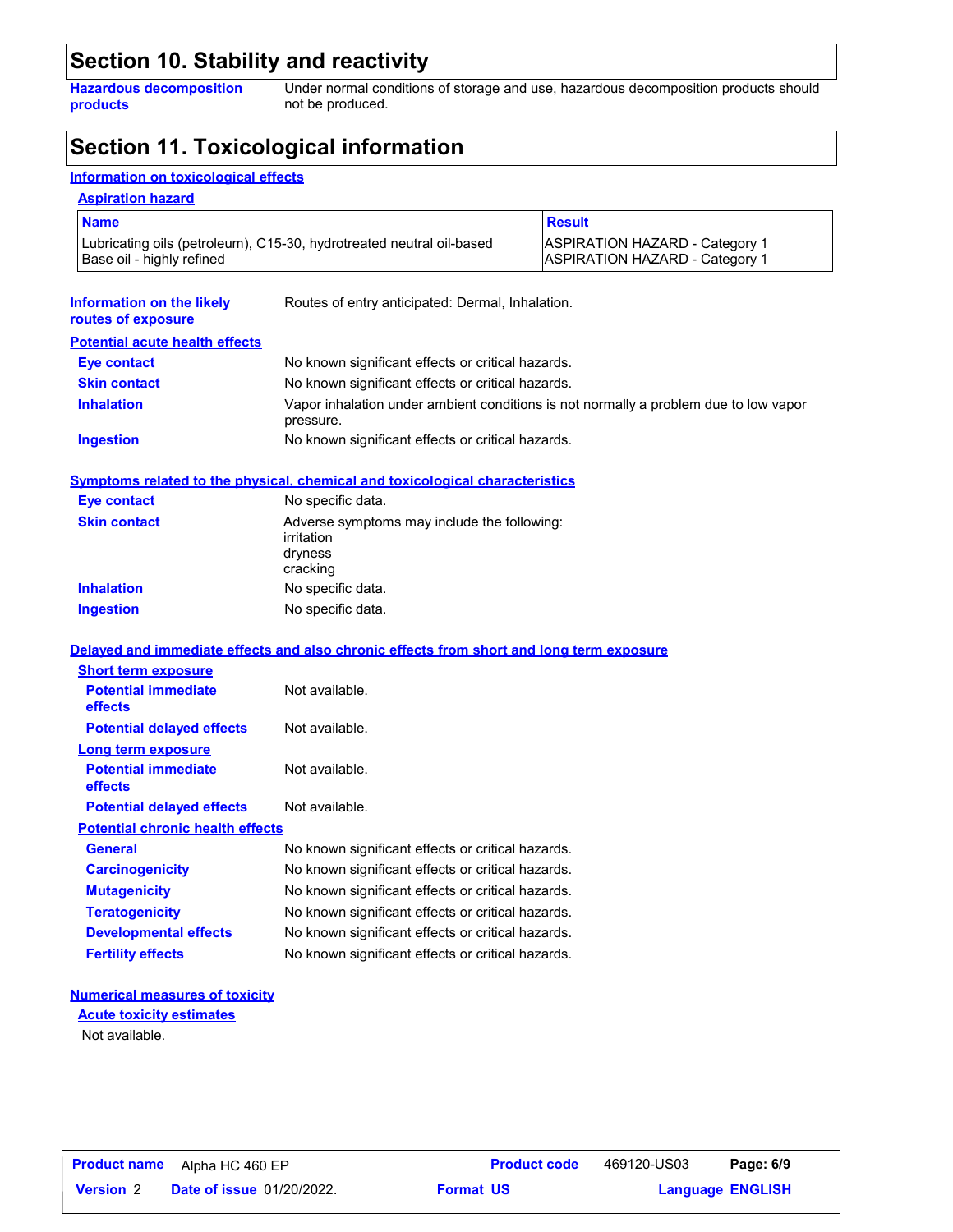### **Section 12. Ecological information**

#### **Toxicity**

No testing has been performed by the manufacturer.

#### **Persistence and degradability**

Not expected to be rapidly degradable.

#### **Bioaccumulative potential**

This product is not expected to bioaccumulate through food chains in the environment.

| <b>Mobility in soil</b>                                 |                                                                                                                           |
|---------------------------------------------------------|---------------------------------------------------------------------------------------------------------------------------|
| <b>Soil/water partition</b><br><b>coefficient (Koc)</b> | Not available.                                                                                                            |
| <b>Mobility</b>                                         | Spillages may penetrate the soil causing ground water contamination.                                                      |
| <b>Other adverse effects</b>                            | No known significant effects or critical hazards.                                                                         |
| <b>Other ecological information</b>                     | Spills may form a film on water surfaces causing physical damage to organisms. Oxygen<br>transfer could also be impaired. |

### **Section 13. Disposal considerations**

**Disposal methods**

The generation of waste should be avoided or minimized wherever possible. Significant quantities of waste product residues should not be disposed of via the foul sewer but processed in a suitable effluent treatment plant. Dispose of surplus and non-recyclable products via a licensed waste disposal contractor. Disposal of this product, solutions and any by-products should at all times comply with the requirements of environmental protection and waste disposal legislation and any regional local authority requirements. Waste packaging should be recycled. Incineration or landfill should only be considered when recycling is not feasible. This material and its container must be disposed of in a safe way. Empty containers or liners may retain some product residues. Avoid dispersal of spilled material and runoff and contact with soil, waterways, drains and sewers.

### **Section 14. Transport information**

|                                         | <b>DOT Classification</b> | <b>TDG Classification</b> | <b>IMDG</b>              | <b>IATA</b>    |
|-----------------------------------------|---------------------------|---------------------------|--------------------------|----------------|
| <b>UN number</b>                        | Not regulated.            | Not regulated.            | Not regulated.           | Not regulated. |
| <b>UN proper</b><br>shipping name       | $\overline{a}$            | ٠                         | $\overline{\phantom{a}}$ |                |
| <b>Transport</b><br>hazard class(es)    |                           | ٠                         | $\overline{a}$           |                |
| <b>Packing group</b>                    | $\overline{\phantom{0}}$  | $\overline{\phantom{a}}$  | $\overline{\phantom{a}}$ |                |
| <b>Environmental</b><br>hazards         | No.                       | No.                       | No.                      | No.            |
| <b>Additional</b><br><b>information</b> |                           | $\overline{\phantom{a}}$  | $\overline{a}$           |                |

**Special precautions for user**

Not available.

Not available.

**Transport in bulk according to IMO instruments**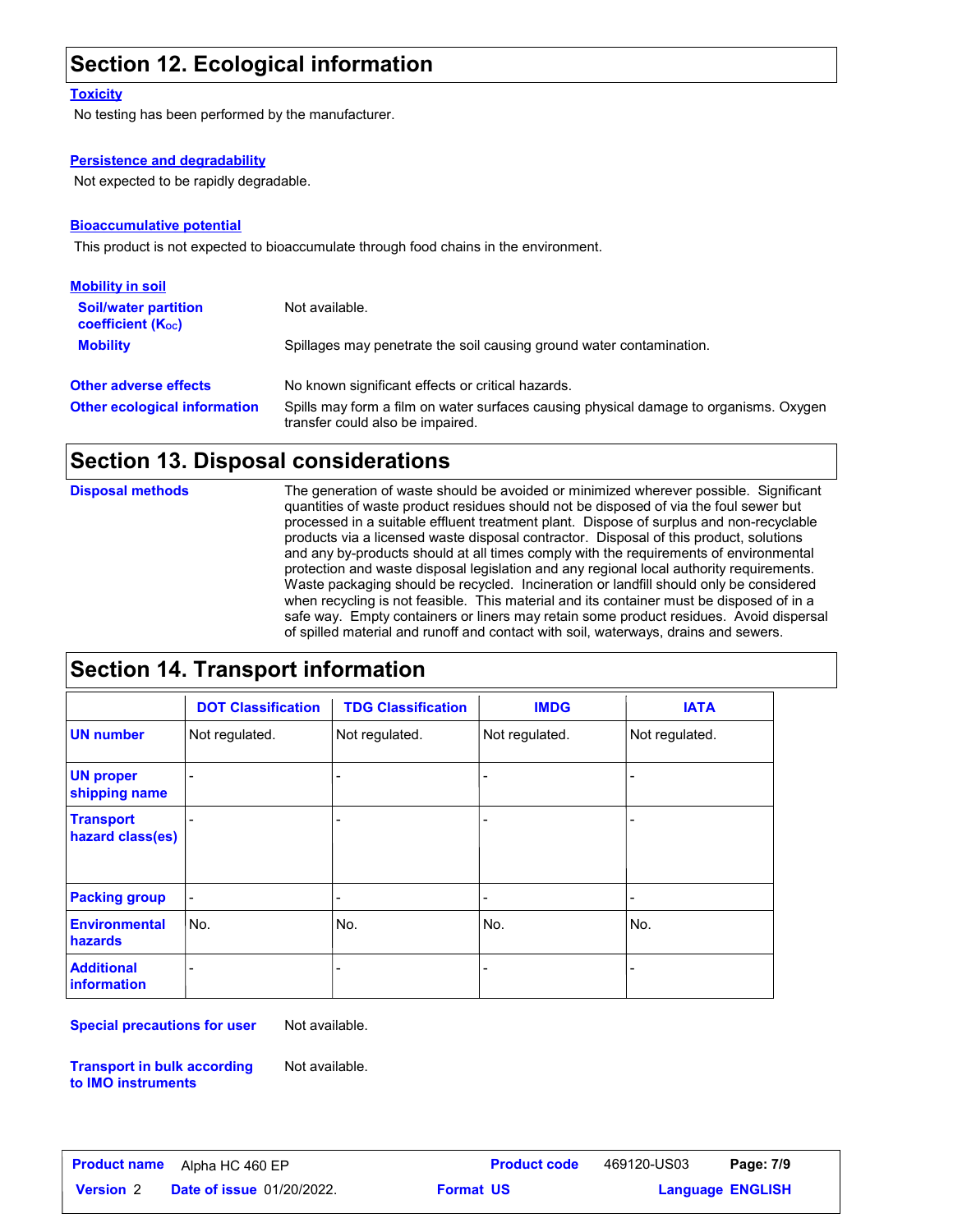### **Section 15. Regulatory information**

#### **U.S. Federal regulations**

**United States inventory** All components are active or exempted.

#### **SARA 302/304 (TSCA 8b)**

**Composition/information on ingredients**

| <b>SARA 311/312</b>                              |                                                                                              |
|--------------------------------------------------|----------------------------------------------------------------------------------------------|
| <b>Classification</b>                            | Not applicable.                                                                              |
| <b>SARA 313</b>                                  |                                                                                              |
| <b>Form R - Reporting</b><br><b>requirements</b> | This product does not contain any hazardous ingredients at or above regulated<br>thresholds. |
| <b>Supplier notification</b>                     | This product does not contain any hazardous ingredients at or above regulated<br>thresholds. |
| <b>State regulations</b>                         |                                                                                              |
| <b>Massachusetts</b>                             | The following components are listed: OIL MIST, MINERAL; OIL MIST, MINERAL                    |
| <b>New Jersey</b>                                | The following components are listed: MINERAL OIL (UNTREATED and MILDLY<br>TREATED)           |
| <b>Pennsylvania</b>                              | None of the components are listed.                                                           |
|                                                  |                                                                                              |

#### **California Prop. 65**

WARNING: This product can expose you to chemicals including Methyl isobutyl ketone and Ethylene oxide, which are known to the State of California to cause cancer and birth defects or other reproductive harm. This product can expose you to chemicals including Ethyl acrylate, Ethyl acrylate, 1,4-Dioxane and Propylene oxide, which are known to the State of California to cause cancer. For more information go to www.P65Warnings.ca.gov.

#### **Other regulations**

| <b>Australia inventory (AIIC)</b>                               | All components are listed or exempted.                                                                   |
|-----------------------------------------------------------------|----------------------------------------------------------------------------------------------------------|
| <b>Canada inventory</b>                                         | All components are listed or exempted.                                                                   |
| <b>China inventory (IECSC)</b>                                  | All components are listed or exempted.                                                                   |
| <b>Japan inventory (CSCL)</b>                                   | All components are listed or exempted.                                                                   |
| <b>Korea inventory (KECI)</b>                                   | All components are listed or exempted.                                                                   |
| <b>Philippines inventory</b><br>(PICCS)                         | At least one component is not listed.                                                                    |
| <b>Taiwan Chemical</b><br><b>Substances Inventory</b><br>(TCSI) | Not determined.                                                                                          |
| <b>REACH Status</b>                                             | For the REACH status of this product please consult your company contact, as<br>identified in Section 1. |

### **Section 16. Other information**

#### **National Fire Protection Association (U.S.A.)**



| <b>Product name</b> | Alpha HC 460 EP                  |                  | <b>Product code</b> | 469120-US03             | Page: 8/9 |  |
|---------------------|----------------------------------|------------------|---------------------|-------------------------|-----------|--|
| <b>Version 2</b>    | <b>Date of issue 01/20/2022.</b> | <b>Format US</b> |                     | <b>Language ENGLISH</b> |           |  |